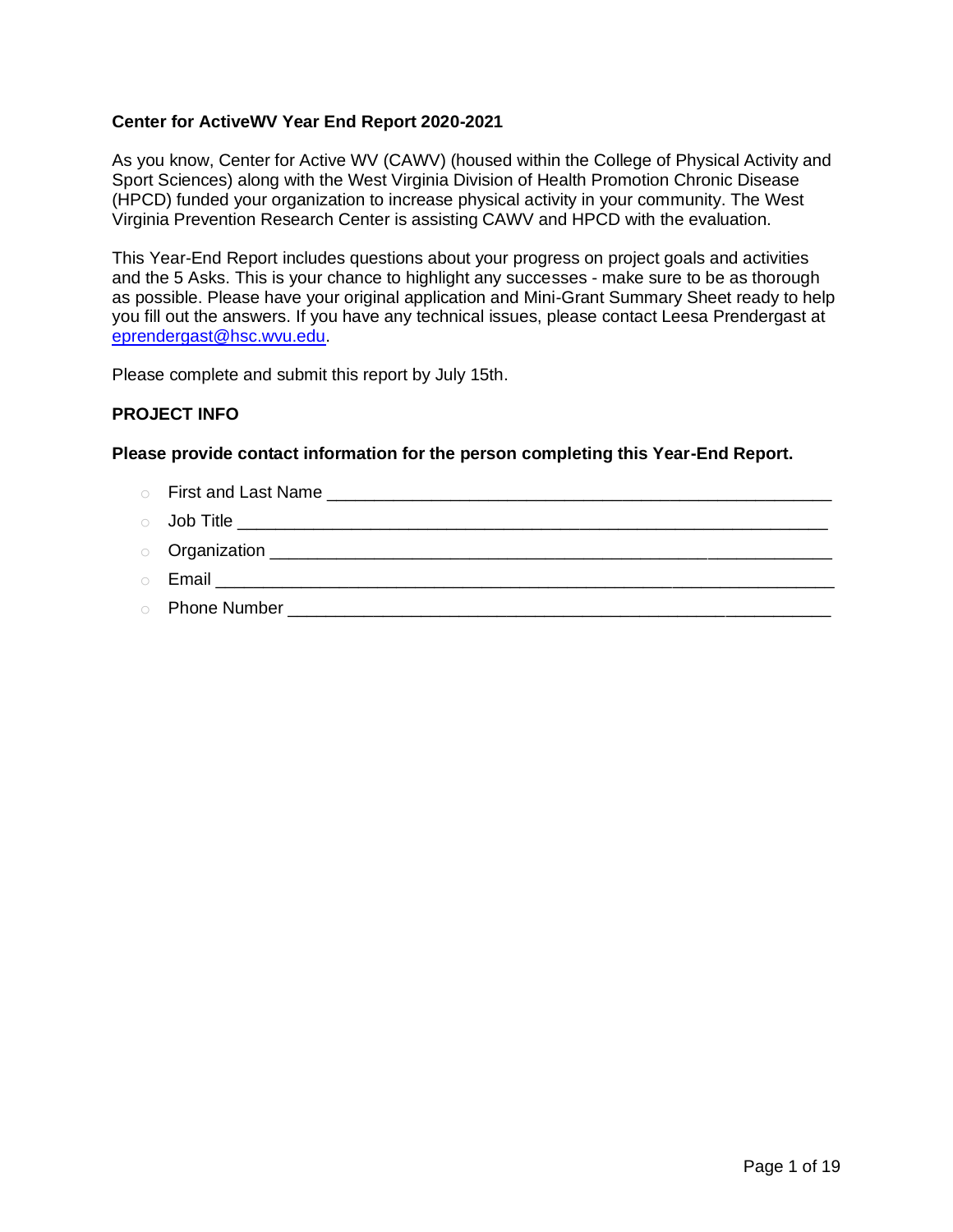# **PROJECT GOALS AND ACTIVITIES**

This section asks about the **project goals and activities** your organization agreed to implement in your application. These goals and activities were designed to help communities create **policy, systems, and environment changes\*** that promote physical activity.

*What is a Policy Change?* Changing or implementing laws, regulations, rules, ordinances, or resolutions. Policy changes can be classified as Big Policy Changes (changing policies at the national, state, or local governmental level or within healthcare settings, schools, communities) or Little Policy Changes (internal changes to organizations or groups).

*What is a Systems Change?* Changing processes or practices of an organization, institution, or system to address the healthy change you are trying to make. Examples of organizations, institutions, or systems include communities, workplaces, schools, health care systems.

*What is an Environmental Change?* Physical, observable changes to the built, economic, and/or social environment. These changes can take place in stores, schools, workplaces, parks, rail trails, health clinics, offices, and communities.

Referring to your Mini-Grant Summary Sheet, please select the project goals and activities you agreed to implement in your application.

# **Increasing physical activity opportunities for children throughout the school day and beyond**

- ▢ Train teachers to integrate physical activity during the school day (Systems change)
- ▢ School policy changes made to increase physical activity (Policy change)
- ▢ Introduce evidence-based programs that are implemented in the school (Systems change)
- ▢ Produce virtual lessons (Systems change)
- ▢ Other
- □ None of the above

#### **Improve pedestrian and bike infrastructure within WV**

- ▢ Make policy changes (Policy change)
- ▢ Improve trails (Environmental change)
- ▢ Improve or post signage on bicycle or walking routes (Environmental change)
- ▢ Increase community sites that are connected by walkable/bikeable routes (Environmental change)
- ▢ Increase access to physical activity (Environmental change or Systems change)
- ▢ Other
- ▢ None of the above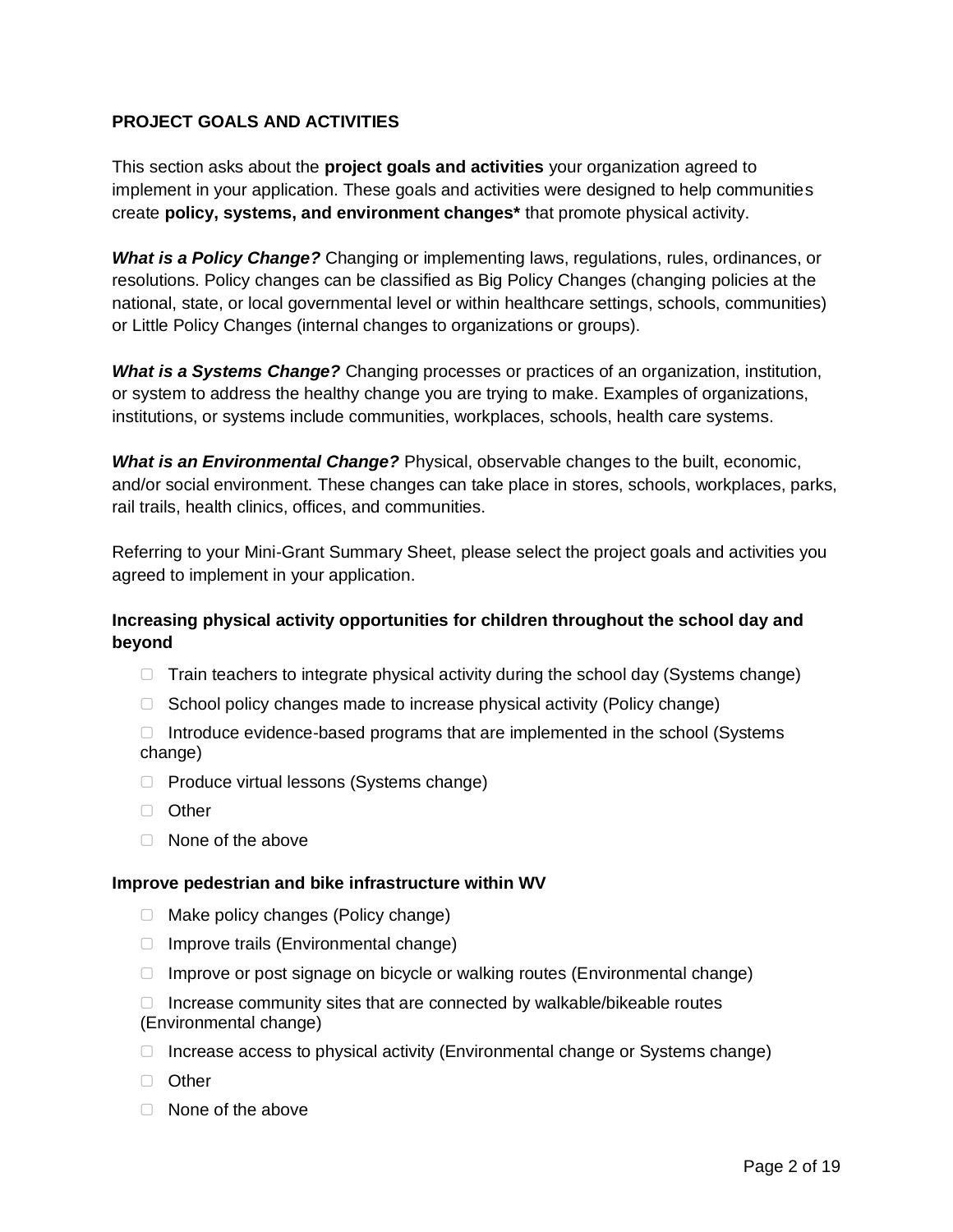# **Implement and/or create opportunities for physical activity through clinical practice and community outreach**

- ▢ Create a physical activity prescription program in clinics (Systems change)
- ▢ Refer patients to physical activity opportunities (Systems change)
- ▢ Train healthcare providers to provide physical activity prescriptions (Systems change)
- ▢ Enhance or create trails for physical activity (Systems change)
- ▢ Other
- □ None of the above

Next, we'll be asking quick follow-up questions to check progress for each of the goals and activities selected above.

## **You selected: "Train teachers to integrate physical activity during the school day."**

\_\_\_\_\_\_\_\_\_\_\_\_\_\_\_\_\_\_\_\_\_\_\_\_\_\_\_\_\_\_\_\_\_\_\_\_\_\_\_\_\_\_\_\_\_\_\_\_\_\_\_\_\_\_\_\_\_\_\_\_\_\_\_\_

\_\_\_\_\_\_\_\_\_\_\_\_\_\_\_\_\_\_\_\_\_\_\_\_\_\_\_\_\_\_\_\_\_\_\_\_\_\_\_\_\_\_\_\_\_\_\_\_\_\_\_\_\_\_\_\_\_\_\_\_\_\_\_\_

\_\_\_\_\_\_\_\_\_\_\_\_\_\_\_\_\_\_\_\_\_\_\_\_\_\_\_\_\_\_\_\_\_\_\_\_\_\_\_\_\_\_\_\_\_\_\_\_\_\_\_\_\_\_\_\_\_\_\_\_\_\_\_\_

\_\_\_\_\_\_\_\_\_\_\_\_\_\_\_\_\_\_\_\_\_\_\_\_\_\_\_\_\_\_\_\_\_\_\_\_\_\_\_\_\_\_\_\_\_\_\_\_\_\_\_\_\_\_\_\_\_\_\_\_\_\_\_\_

\_\_\_\_\_\_\_\_\_\_\_\_\_\_\_\_\_\_\_\_\_\_\_\_\_\_\_\_\_\_\_\_\_\_\_\_\_\_\_\_\_\_\_\_\_\_\_\_\_\_\_\_\_\_\_\_\_\_\_\_\_\_\_\_

Were teachers trained to integrate physical activity during the school day?

- o Yes
- o No

What prevented you from implementing the training?

Please tell us more about the training:

- o Describe what the training entailed.
- o When (month/year) and where were the trainings held?
- o How many people were trained at each training?
- o Please provide summaries of training evaluation surveys.
- $\circ$  What impact has resulted from integrating physical activity during the school day?
- o Did you use WV Health Connection to track participation (Yes or No).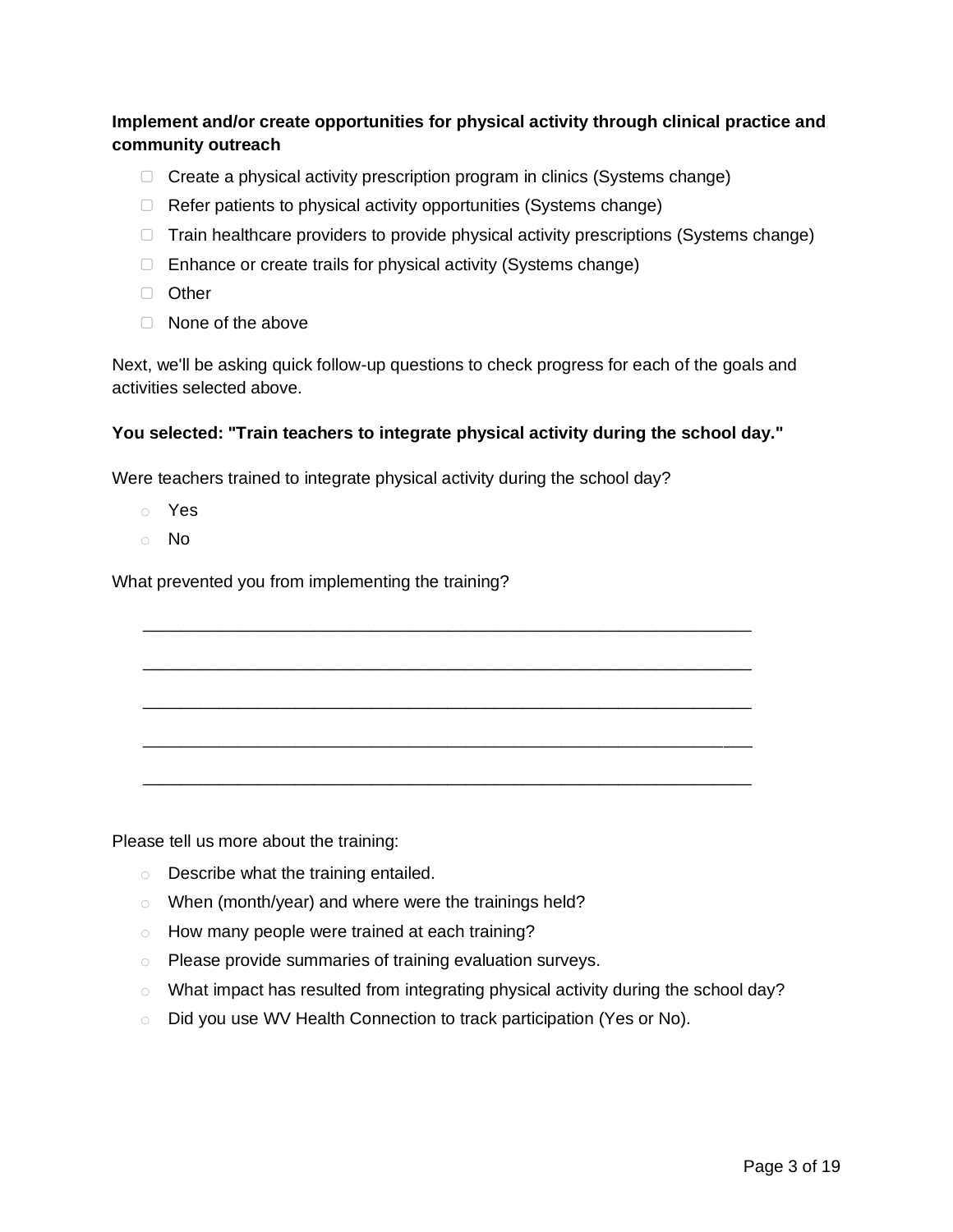# **You selected: "School policy changes made to increase physical activity."**

\_\_\_\_\_\_\_\_\_\_\_\_\_\_\_\_\_\_\_\_\_\_\_\_\_\_\_\_\_\_\_\_\_\_\_\_\_\_\_\_\_\_\_\_\_\_\_\_\_\_\_\_\_\_\_\_\_\_\_\_\_\_\_\_

\_\_\_\_\_\_\_\_\_\_\_\_\_\_\_\_\_\_\_\_\_\_\_\_\_\_\_\_\_\_\_\_\_\_\_\_\_\_\_\_\_\_\_\_\_\_\_\_\_\_\_\_\_\_\_\_\_\_\_\_\_\_\_\_

\_\_\_\_\_\_\_\_\_\_\_\_\_\_\_\_\_\_\_\_\_\_\_\_\_\_\_\_\_\_\_\_\_\_\_\_\_\_\_\_\_\_\_\_\_\_\_\_\_\_\_\_\_\_\_\_\_\_\_\_\_\_\_\_

\_\_\_\_\_\_\_\_\_\_\_\_\_\_\_\_\_\_\_\_\_\_\_\_\_\_\_\_\_\_\_\_\_\_\_\_\_\_\_\_\_\_\_\_\_\_\_\_\_\_\_\_\_\_\_\_\_\_\_\_\_\_\_\_

\_\_\_\_\_\_\_\_\_\_\_\_\_\_\_\_\_\_\_\_\_\_\_\_\_\_\_\_\_\_\_\_\_\_\_\_\_\_\_\_\_\_\_\_\_\_\_\_\_\_\_\_\_\_\_\_\_\_\_\_\_\_\_\_

Was a new policy created or an existing policy strengthened?

- o Yes, created new policy
- o Yes, strengthened existing policy
- o No

What prevented you from creating or strengthening the policy?

Please tell us more about the policy:

- o Where can this written policy be found?
- o When was the policy created? (Month/Year)
- o What impact has the new/updated policy had?

#### **You selected: "Introduce evidence-based programs that are implemented in the school."**

Did you implement new evidence-based programs in the school?

- o Yes
- o No

What prevented you from introducing new evidence-based programs in the school?

\_\_\_\_\_\_\_\_\_\_\_\_\_\_\_\_\_\_\_\_\_\_\_\_\_\_\_\_\_\_\_\_\_\_\_\_\_\_\_\_\_\_\_\_\_\_\_\_\_\_\_\_\_\_\_\_\_\_\_\_\_\_\_\_

\_\_\_\_\_\_\_\_\_\_\_\_\_\_\_\_\_\_\_\_\_\_\_\_\_\_\_\_\_\_\_\_\_\_\_\_\_\_\_\_\_\_\_\_\_\_\_\_\_\_\_\_\_\_\_\_\_\_\_\_\_\_\_\_

\_\_\_\_\_\_\_\_\_\_\_\_\_\_\_\_\_\_\_\_\_\_\_\_\_\_\_\_\_\_\_\_\_\_\_\_\_\_\_\_\_\_\_\_\_\_\_\_\_\_\_\_\_\_\_\_\_\_\_\_\_\_\_\_

\_\_\_\_\_\_\_\_\_\_\_\_\_\_\_\_\_\_\_\_\_\_\_\_\_\_\_\_\_\_\_\_\_\_\_\_\_\_\_\_\_\_\_\_\_\_\_\_\_\_\_\_\_\_\_\_\_\_\_\_\_\_\_\_

\_\_\_\_\_\_\_\_\_\_\_\_\_\_\_\_\_\_\_\_\_\_\_\_\_\_\_\_\_\_\_\_\_\_\_\_\_\_\_\_\_\_\_\_\_\_\_\_\_\_\_\_\_\_\_\_\_\_\_\_\_\_\_\_

Please tell us more about the program(s):

 $\circ$  Describe the new evidence-based program(s) implemented in the school.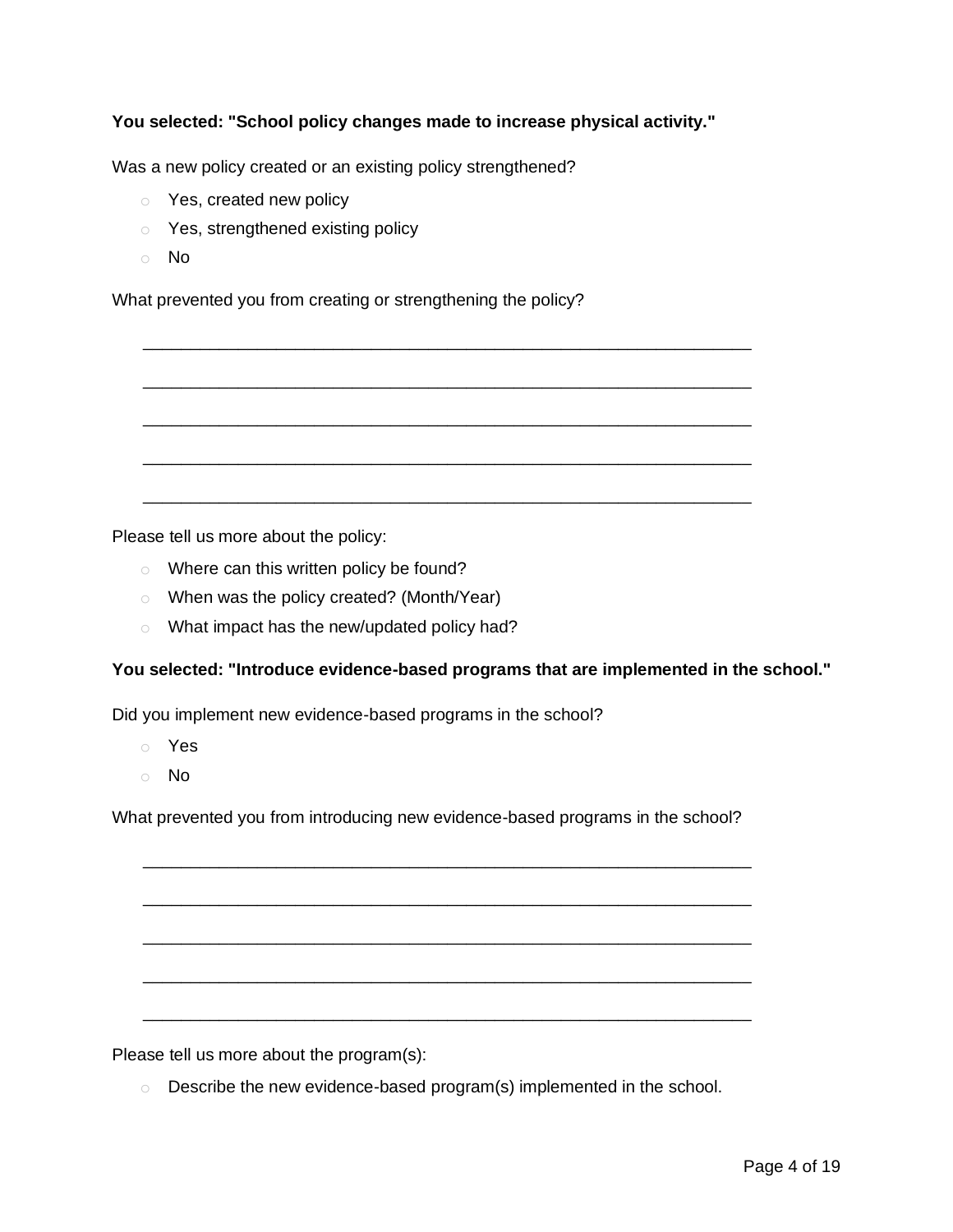- o When was it implemented (month and year)?
- o Participation numbers, pre- and post- test results, etc.
- o Did you use WV Health Connection to track participation? (Yes or No)

\_\_\_\_\_\_\_\_\_\_\_\_\_\_\_\_\_\_\_\_\_\_\_\_\_\_\_\_\_\_\_\_\_\_\_\_\_\_\_\_\_\_\_\_\_\_\_\_\_\_\_\_\_\_\_\_\_\_\_\_\_\_\_\_

\_\_\_\_\_\_\_\_\_\_\_\_\_\_\_\_\_\_\_\_\_\_\_\_\_\_\_\_\_\_\_\_\_\_\_\_\_\_\_\_\_\_\_\_\_\_\_\_\_\_\_\_\_\_\_\_\_\_\_\_\_\_\_\_

\_\_\_\_\_\_\_\_\_\_\_\_\_\_\_\_\_\_\_\_\_\_\_\_\_\_\_\_\_\_\_\_\_\_\_\_\_\_\_\_\_\_\_\_\_\_\_\_\_\_\_\_\_\_\_\_\_\_\_\_\_\_\_\_

\_\_\_\_\_\_\_\_\_\_\_\_\_\_\_\_\_\_\_\_\_\_\_\_\_\_\_\_\_\_\_\_\_\_\_\_\_\_\_\_\_\_\_\_\_\_\_\_\_\_\_\_\_\_\_\_\_\_\_\_\_\_\_\_

\_\_\_\_\_\_\_\_\_\_\_\_\_\_\_\_\_\_\_\_\_\_\_\_\_\_\_\_\_\_\_\_\_\_\_\_\_\_\_\_\_\_\_\_\_\_\_\_\_\_\_\_\_\_\_\_\_\_\_\_\_\_\_\_

## **You selected "Produce virtual lessons."**

Did you produce virtual lessons?

- o Yes
- o No

What prevented you from producing virtual lessons?

Please tell us more about the virtual lessons:

- o Describe the virtual lessons produced.
- o When were they implemented (month and year)?
- o How were the virtual lessons disseminated?
- o How many people were reached with the lessons?
- o Participation numbers, pre and post- test results, etc.
- o Did you use WV Health Connection to track participation? (Yes or No)

\_\_\_\_\_\_\_\_\_\_\_\_\_\_\_\_\_\_\_\_\_\_\_\_\_\_\_\_\_\_\_\_\_\_\_\_\_\_\_\_\_\_\_\_\_\_\_\_\_\_\_\_\_\_\_\_\_\_\_\_\_\_\_\_

\_\_\_\_\_\_\_\_\_\_\_\_\_\_\_\_\_\_\_\_\_\_\_\_\_\_\_\_\_\_\_\_\_\_\_\_\_\_\_\_\_\_\_\_\_\_\_\_\_\_\_\_\_\_\_\_\_\_\_\_\_\_\_\_

\_\_\_\_\_\_\_\_\_\_\_\_\_\_\_\_\_\_\_\_\_\_\_\_\_\_\_\_\_\_\_\_\_\_\_\_\_\_\_\_\_\_\_\_\_\_\_\_\_\_\_\_\_\_\_\_\_\_\_\_\_\_\_\_

## **You selected: "Other."**

Did you implement the "other" change proposed in your application?

- o Yes
- o No

What prevented you from being able to implement?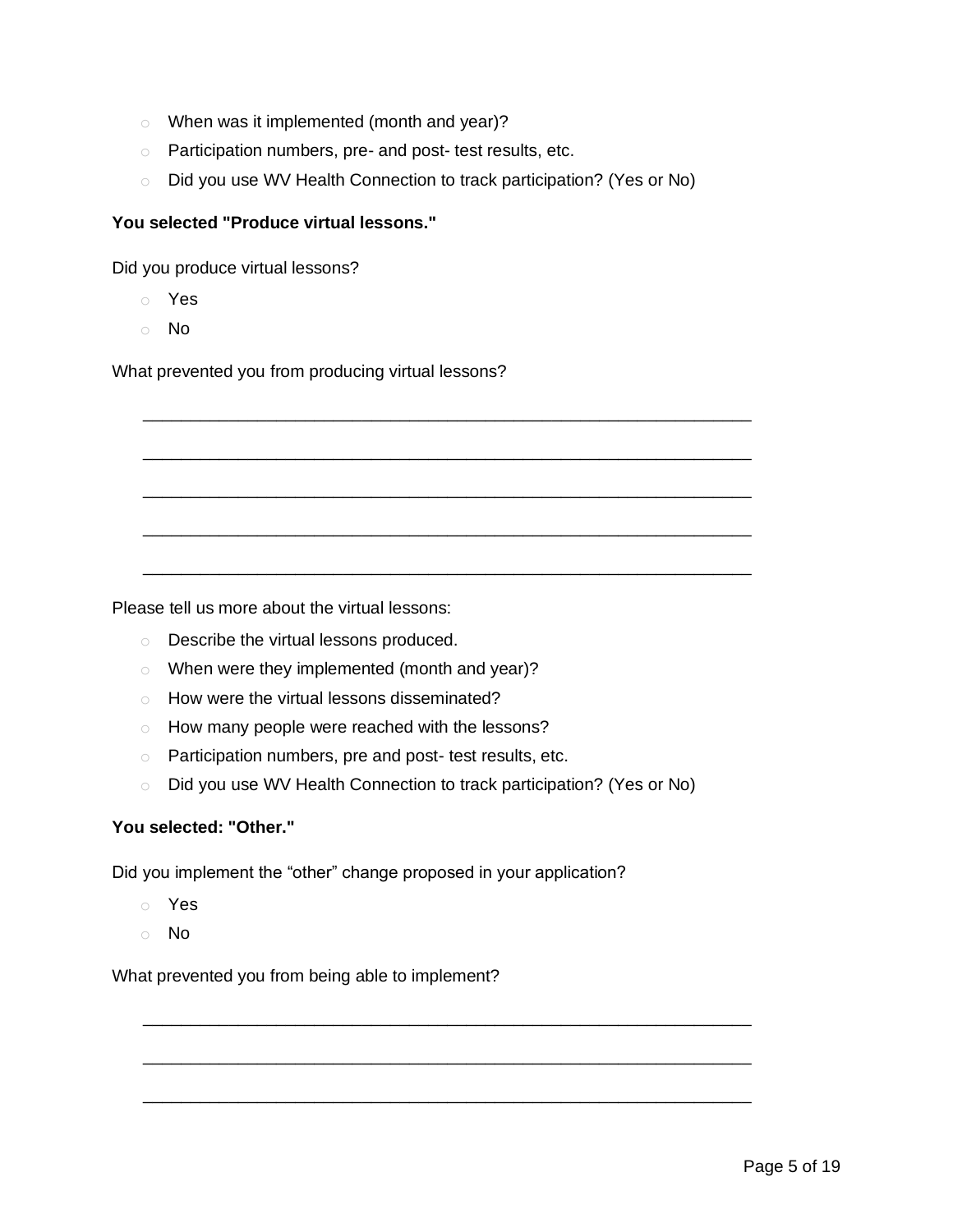Please provide more information:

- o Describe what was implemented.
- o Did you use WV Health Connection to track participation? (Yes or No)

\_\_\_\_\_\_\_\_\_\_\_\_\_\_\_\_\_\_\_\_\_\_\_\_\_\_\_\_\_\_\_\_\_\_\_\_\_\_\_\_\_\_\_\_\_\_\_\_\_\_\_\_\_\_\_\_\_\_\_\_\_\_\_\_

\_\_\_\_\_\_\_\_\_\_\_\_\_\_\_\_\_\_\_\_\_\_\_\_\_\_\_\_\_\_\_\_\_\_\_\_\_\_\_\_\_\_\_\_\_\_\_\_\_\_\_\_\_\_\_\_\_\_\_\_\_\_\_\_

\_\_\_\_\_\_\_\_\_\_\_\_\_\_\_\_\_\_\_\_\_\_\_\_\_\_\_\_\_\_\_\_\_\_\_\_\_\_\_\_\_\_\_\_\_\_\_\_\_\_\_\_\_\_\_\_\_\_\_\_\_\_\_\_

\_\_\_\_\_\_\_\_\_\_\_\_\_\_\_\_\_\_\_\_\_\_\_\_\_\_\_\_\_\_\_\_\_\_\_\_\_\_\_\_\_\_\_\_\_\_\_\_\_\_\_\_\_\_\_\_\_\_\_\_\_\_\_\_

\_\_\_\_\_\_\_\_\_\_\_\_\_\_\_\_\_\_\_\_\_\_\_\_\_\_\_\_\_\_\_\_\_\_\_\_\_\_\_\_\_\_\_\_\_\_\_\_\_\_\_\_\_\_\_\_\_\_\_\_\_\_\_\_

\_\_\_\_\_\_\_\_\_\_\_\_\_\_\_\_\_\_\_\_\_\_\_\_\_\_\_\_\_\_\_\_\_\_\_\_\_\_\_\_\_\_\_\_\_\_\_\_\_\_\_\_\_\_\_\_\_\_\_\_\_\_\_\_

\_\_\_\_\_\_\_\_\_\_\_\_\_\_\_\_\_\_\_\_\_\_\_\_\_\_\_\_\_\_\_\_\_\_\_\_\_\_\_\_\_\_\_\_\_\_\_\_\_\_\_\_\_\_\_\_\_\_\_\_\_\_\_\_

#### **You selected: "Make policy changes."**

Was a new policy created or an existing policy strengthened?

- o Yes, created a new policy
- o Yes, existing policy strengthened
- o No

What prevented you from creating or strengthening the policy?

Please upload a supporting file to demonstrate the written policy change.

Please tell us more about the policy change:

- o Where can this written policy be found?
- o When was it created? (Month/Year)
- o What impact has the new/updated policy had?

#### **You selected: "Improve trails."**

Did you improve trails in your community?

- o Yes
- o No

What prevented you from improving trails?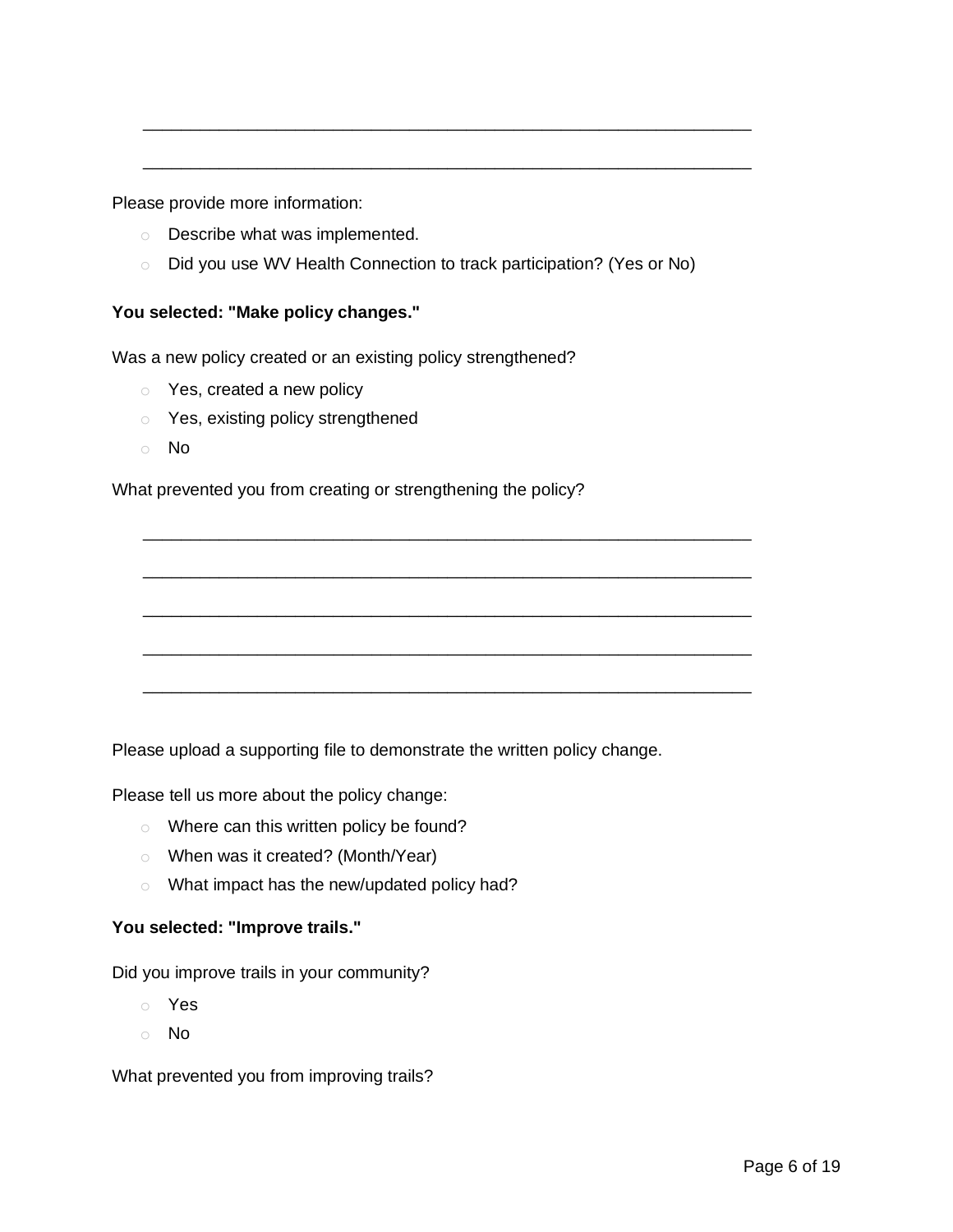|  |  | _____ |
|--|--|-------|
|  |  |       |
|  |  |       |
|  |  |       |

\_\_\_\_\_\_\_\_\_\_\_\_\_\_\_\_\_\_\_\_\_\_\_\_\_\_\_\_\_\_\_\_\_\_\_\_\_\_\_\_\_\_\_\_\_\_\_\_\_\_\_\_\_\_\_\_\_\_\_\_\_\_\_\_

Please tell us more about the trail improvement:

- o Describe the improvements made to trails in your community.
- o When were the changes completed? (month and year)
- o Please describe how the changes to the trails impacted the community.
- o Provide any program data collected. Tracking #s of trails, usage, list of improvements made, # of feet/yards of trails created or improved, etc.

#### **You selected "Improve or post signage on bicycle or walking routes."**

Did you improve or post signage on bicycle or walking routes?

- o Yes
- o No

What prevented you improving or posting signage on bicycle or walking routes?

\_\_\_\_\_\_\_\_\_\_\_\_\_\_\_\_\_\_\_\_\_\_\_\_\_\_\_\_\_\_\_\_\_\_\_\_\_\_\_\_\_\_\_\_\_\_\_\_\_\_\_\_\_\_\_\_\_\_\_\_\_\_\_\_

\_\_\_\_\_\_\_\_\_\_\_\_\_\_\_\_\_\_\_\_\_\_\_\_\_\_\_\_\_\_\_\_\_\_\_\_\_\_\_\_\_\_\_\_\_\_\_\_\_\_\_\_\_\_\_\_\_\_\_\_\_\_\_\_

\_\_\_\_\_\_\_\_\_\_\_\_\_\_\_\_\_\_\_\_\_\_\_\_\_\_\_\_\_\_\_\_\_\_\_\_\_\_\_\_\_\_\_\_\_\_\_\_\_\_\_\_\_\_\_\_\_\_\_\_\_\_\_\_

\_\_\_\_\_\_\_\_\_\_\_\_\_\_\_\_\_\_\_\_\_\_\_\_\_\_\_\_\_\_\_\_\_\_\_\_\_\_\_\_\_\_\_\_\_\_\_\_\_\_\_\_\_\_\_\_\_\_\_\_\_\_\_\_

\_\_\_\_\_\_\_\_\_\_\_\_\_\_\_\_\_\_\_\_\_\_\_\_\_\_\_\_\_\_\_\_\_\_\_\_\_\_\_\_\_\_\_\_\_\_\_\_\_\_\_\_\_\_\_\_\_\_\_\_\_\_\_\_

Please tell us more about the signage:

 $\circ$  Please describe how and where you improved or posted signage on bicycle or walking routes.

o When were the changes completed? (Month/Year)

 $\circ$  Please describe how the changes to signage on the bicycle or walking routes impacted the community.

o Provide any program data collected. Tracking #s of routes, increased use of bicycle or walking routes, list of improvements made, # signs posted or improved, etc.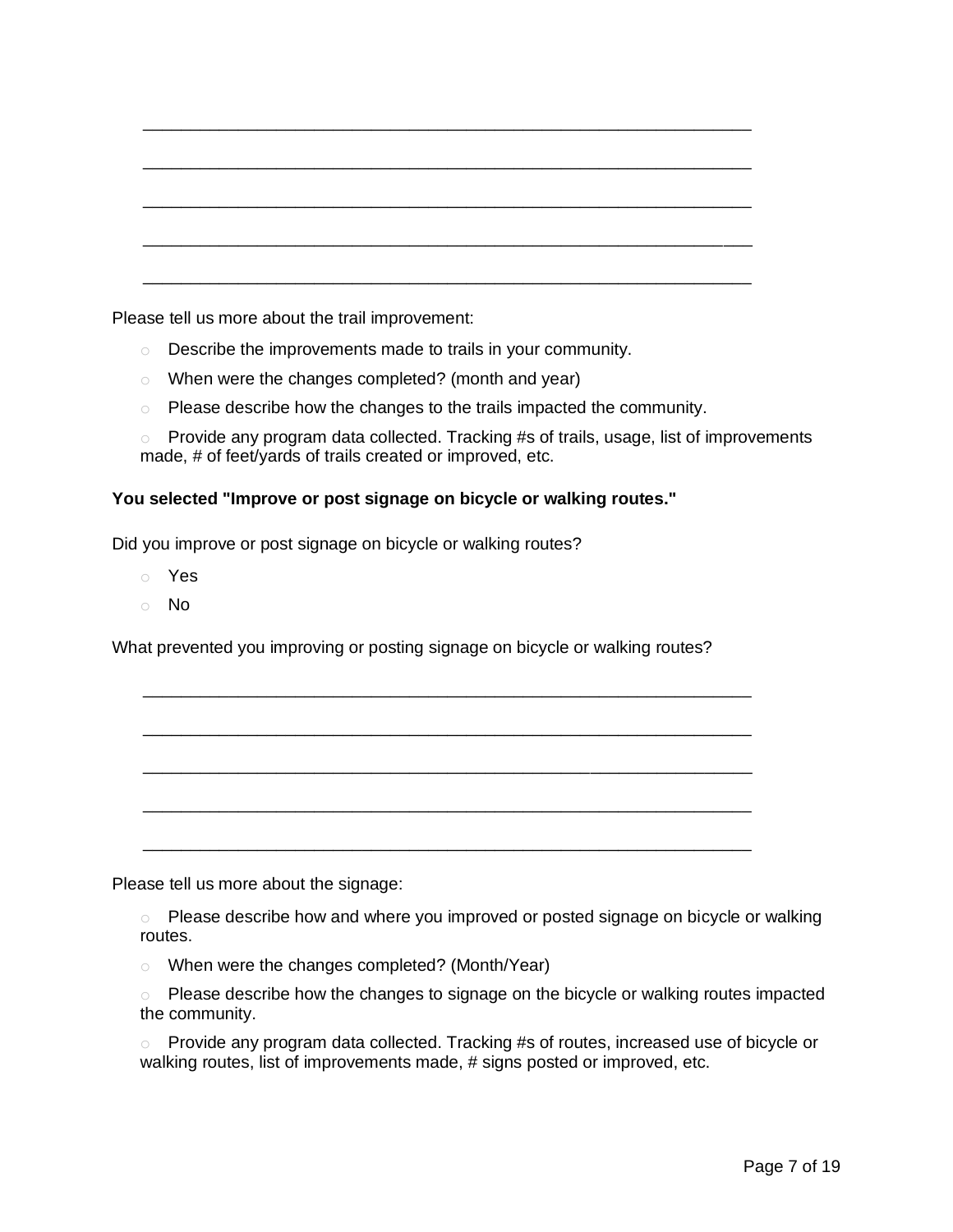# **You selected: "Increase community sites that are connected by walkable/bikeable routes."**

Did you increase community sites that are connected by walkable/bikeable routes in your community?

- o Yes
- o No

What prevented you from increasing the number of community sites that are connected by walkable/bikeable routes in your community?



Please tell us more about the improvements:

o Please describe the improvements made to increase the number of community sites that are connected by walkable/bikeable routes in your community.

- o When were the changes completed? (Month/Year)
- o Please describe how these changes impacted the community.
- o Provide any program data collected. Tracking #s of connecting created or improved, list of improvements made, # of feet/yards of trails created or improved, etc.

\_\_\_\_\_\_\_\_\_\_\_\_\_\_\_\_\_\_\_\_\_\_\_\_\_\_\_\_\_\_\_\_\_\_\_\_\_\_\_\_\_\_\_\_\_\_\_\_\_\_\_\_\_\_\_\_\_\_\_\_\_\_\_\_

\_\_\_\_\_\_\_\_\_\_\_\_\_\_\_\_\_\_\_\_\_\_\_\_\_\_\_\_\_\_\_\_\_\_\_\_\_\_\_\_\_\_\_\_\_\_\_\_\_\_\_\_\_\_\_\_\_\_\_\_\_\_\_\_

\_\_\_\_\_\_\_\_\_\_\_\_\_\_\_\_\_\_\_\_\_\_\_\_\_\_\_\_\_\_\_\_\_\_\_\_\_\_\_\_\_\_\_\_\_\_\_\_\_\_\_\_\_\_\_\_\_\_\_\_\_\_\_\_

\_\_\_\_\_\_\_\_\_\_\_\_\_\_\_\_\_\_\_\_\_\_\_\_\_\_\_\_\_\_\_\_\_\_\_\_\_\_\_\_\_\_\_\_\_\_\_\_\_\_\_\_\_\_\_\_\_\_\_\_\_\_\_\_

## **You selected "Increase access to physical activity."**

Did you increase access to physical activity in another way?

- o Yes
- o No

What prevented you from increasing access to physical activity?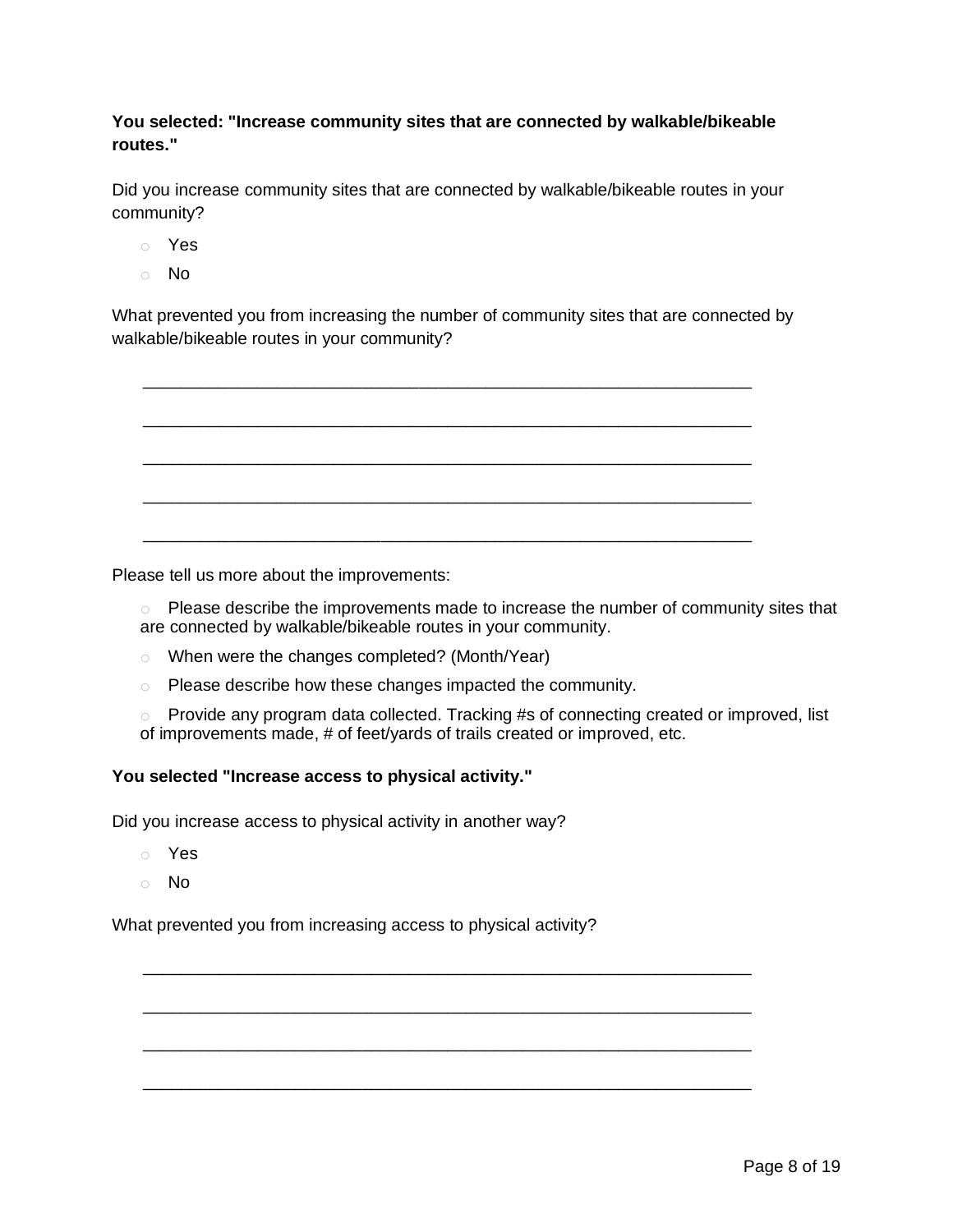Please provide more details:

- o Please describe what you did to increase access to physical activity.
- o When were the changes implemented? (Month/Year)
- o Please describe how these changes impacted your community.
- o Provide any program data collected.

## **You selected: "Other."**

Did you implement the "other" change proposed in your application?

- o Yes
- o No

What prevented you from being able to implement?

Please provide more details:

- o Describe what was implemented.
- o Did you use WV Health Connection to track participation? (Yes or No)

\_\_\_\_\_\_\_\_\_\_\_\_\_\_\_\_\_\_\_\_\_\_\_\_\_\_\_\_\_\_\_\_\_\_\_\_\_\_\_\_\_\_\_\_\_\_\_\_\_\_\_\_\_\_\_\_\_\_\_\_\_\_\_\_

\_\_\_\_\_\_\_\_\_\_\_\_\_\_\_\_\_\_\_\_\_\_\_\_\_\_\_\_\_\_\_\_\_\_\_\_\_\_\_\_\_\_\_\_\_\_\_\_\_\_\_\_\_\_\_\_\_\_\_\_\_\_\_\_

\_\_\_\_\_\_\_\_\_\_\_\_\_\_\_\_\_\_\_\_\_\_\_\_\_\_\_\_\_\_\_\_\_\_\_\_\_\_\_\_\_\_\_\_\_\_\_\_\_\_\_\_\_\_\_\_\_\_\_\_\_\_\_\_

\_\_\_\_\_\_\_\_\_\_\_\_\_\_\_\_\_\_\_\_\_\_\_\_\_\_\_\_\_\_\_\_\_\_\_\_\_\_\_\_\_\_\_\_\_\_\_\_\_\_\_\_\_\_\_\_\_\_\_\_\_\_\_\_

\_\_\_\_\_\_\_\_\_\_\_\_\_\_\_\_\_\_\_\_\_\_\_\_\_\_\_\_\_\_\_\_\_\_\_\_\_\_\_\_\_\_\_\_\_\_\_\_\_\_\_\_\_\_\_\_\_\_\_\_\_\_\_\_

## **You selected: "Create a physical activity prescription program in clinics."**

Did you create a new physical activity prescription program in clinics?

- o Yes
- o No

What prevented you from creating a physical activity prescription program in clinics in your community?

\_\_\_\_\_\_\_\_\_\_\_\_\_\_\_\_\_\_\_\_\_\_\_\_\_\_\_\_\_\_\_\_\_\_\_\_\_\_\_\_\_\_\_\_\_\_\_\_\_\_\_\_\_\_\_\_\_\_\_\_\_\_\_\_

\_\_\_\_\_\_\_\_\_\_\_\_\_\_\_\_\_\_\_\_\_\_\_\_\_\_\_\_\_\_\_\_\_\_\_\_\_\_\_\_\_\_\_\_\_\_\_\_\_\_\_\_\_\_\_\_\_\_\_\_\_\_\_\_

\_\_\_\_\_\_\_\_\_\_\_\_\_\_\_\_\_\_\_\_\_\_\_\_\_\_\_\_\_\_\_\_\_\_\_\_\_\_\_\_\_\_\_\_\_\_\_\_\_\_\_\_\_\_\_\_\_\_\_\_\_\_\_\_

\_\_\_\_\_\_\_\_\_\_\_\_\_\_\_\_\_\_\_\_\_\_\_\_\_\_\_\_\_\_\_\_\_\_\_\_\_\_\_\_\_\_\_\_\_\_\_\_\_\_\_\_\_\_\_\_\_\_\_\_\_\_\_\_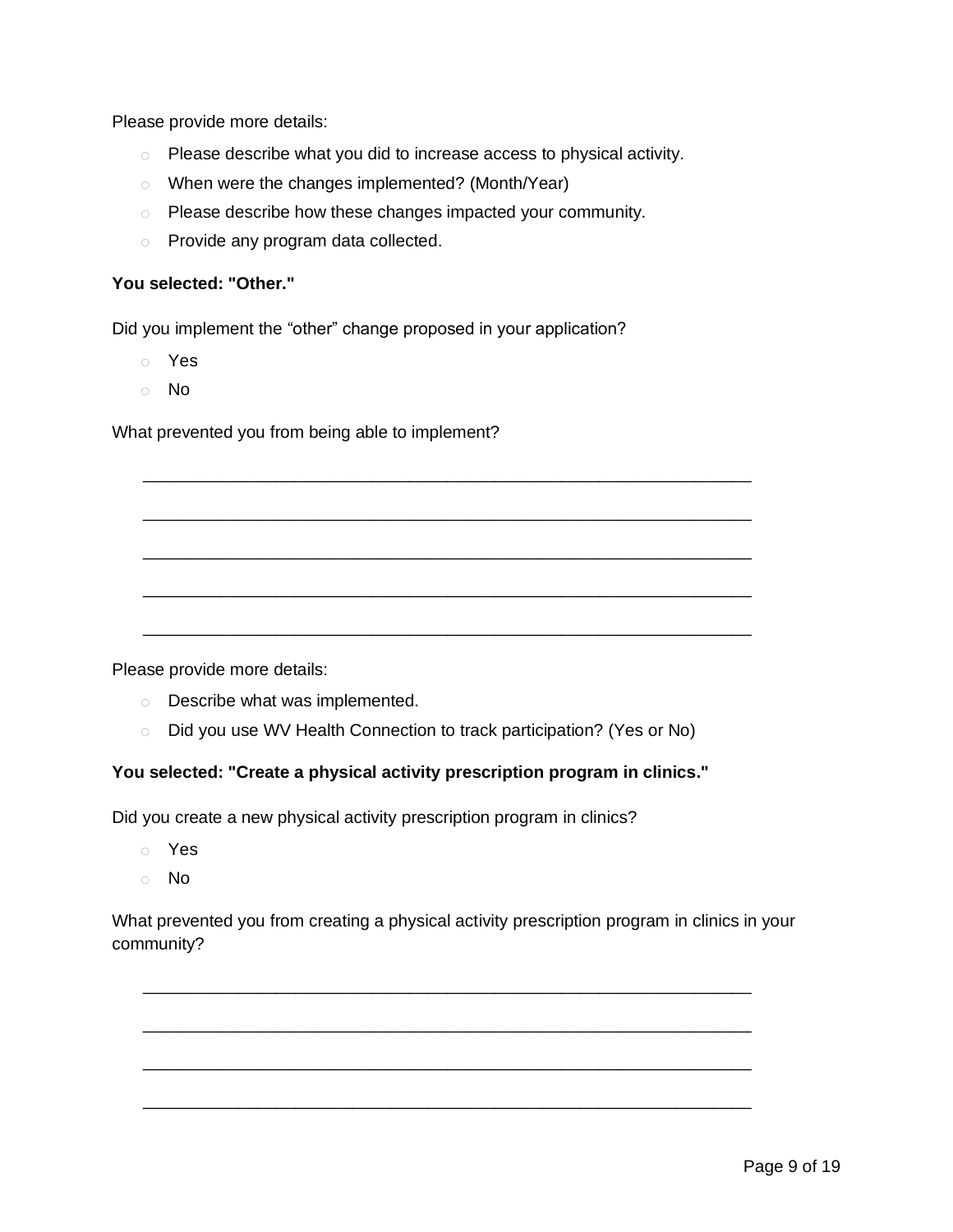Please tell us more about the program(s):

- o Describe the new physical activity prescription program.
- o When was it implemented (Month/Year)?
- $\circ$  Is the program connected your clinic's electronic medical record? If so, how?

\_\_\_\_\_\_\_\_\_\_\_\_\_\_\_\_\_\_\_\_\_\_\_\_\_\_\_\_\_\_\_\_\_\_\_\_\_\_\_\_\_\_\_\_\_\_\_\_\_\_\_\_\_\_\_\_\_\_\_\_\_\_\_\_

 $\circ$  Provide any program data collected. # of clinics participating, # of physicians prescribing, # of prescriptions written to patients, pre and post- test results, etc.

o Did you use WV Health Connection to track participation? Please answer using yes or no.

## **You selected: "Refer patients to physical activity opportunities."**

Did you implement a new program to refer patients to physical activity opportunities?

\_\_\_\_\_\_\_\_\_\_\_\_\_\_\_\_\_\_\_\_\_\_\_\_\_\_\_\_\_\_\_\_\_\_\_\_\_\_\_\_\_\_\_\_\_\_\_\_\_\_\_\_\_\_\_\_\_\_\_\_\_\_\_\_

\_\_\_\_\_\_\_\_\_\_\_\_\_\_\_\_\_\_\_\_\_\_\_\_\_\_\_\_\_\_\_\_\_\_\_\_\_\_\_\_\_\_\_\_\_\_\_\_\_\_\_\_\_\_\_\_\_\_\_\_\_\_\_\_

\_\_\_\_\_\_\_\_\_\_\_\_\_\_\_\_\_\_\_\_\_\_\_\_\_\_\_\_\_\_\_\_\_\_\_\_\_\_\_\_\_\_\_\_\_\_\_\_\_\_\_\_\_\_\_\_\_\_\_\_\_\_\_\_

\_\_\_\_\_\_\_\_\_\_\_\_\_\_\_\_\_\_\_\_\_\_\_\_\_\_\_\_\_\_\_\_\_\_\_\_\_\_\_\_\_\_\_\_\_\_\_\_\_\_\_\_\_\_\_\_\_\_\_\_\_\_\_\_

\_\_\_\_\_\_\_\_\_\_\_\_\_\_\_\_\_\_\_\_\_\_\_\_\_\_\_\_\_\_\_\_\_\_\_\_\_\_\_\_\_\_\_\_\_\_\_\_\_\_\_\_\_\_\_\_\_\_\_\_\_\_\_\_

- o Yes
- o No

What prevented you from introducing a new referral program?

Please tell us more about the referral program:

- o Describe the new referral program.
- o When was it implemented (Month/Year)?

 $\circ$  Provide any program data collected. # of clinics referring, # of physicians referring, # of referrals made to patients, pre and post- test results, etc.

o Did you use WV Health Connection to track participation? Please answer using yes or no.

#### **You selected: "Train healthcare providers to provide physical activity prescriptions."**

Were healthcare providers trained to provide physical activity prescriptions?

- o Yes
- o No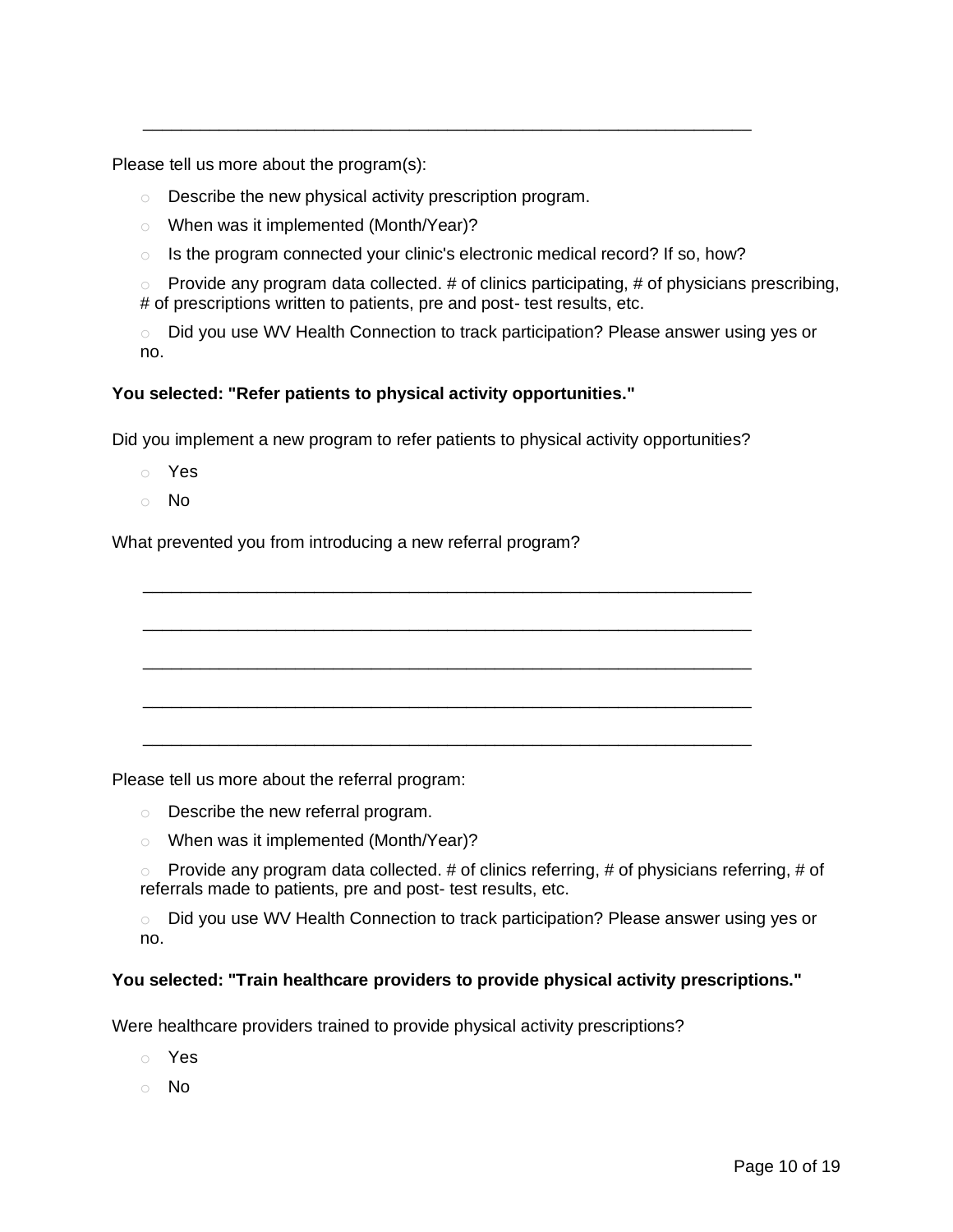What prevented you from implementing the training?



Please tell us more about the training:

- o Describe what the training entailed.
- o When were the trainings held (Month/Year)?
- $\circ$  Please provide the number of trainings and the number of individuals trained each time.
- o Provide summaries of training evaluation surveys.
- o How have the trainings increased the number of physical activity prescriptions written in the health care system?
- o Did you use WV Health Connection to track participation? Please answer using yes or no.

#### **You selected: "Enhance or create trails for physical activity."**

Did you enhance or create trails for physical activity in your community?

- o Yes
- o No

What prevented you from enhancing or creating the trails for physical activity?

\_\_\_\_\_\_\_\_\_\_\_\_\_\_\_\_\_\_\_\_\_\_\_\_\_\_\_\_\_\_\_\_\_\_\_\_\_\_\_\_\_\_\_\_\_\_\_\_\_\_\_\_\_\_\_\_\_\_\_\_\_\_\_\_

\_\_\_\_\_\_\_\_\_\_\_\_\_\_\_\_\_\_\_\_\_\_\_\_\_\_\_\_\_\_\_\_\_\_\_\_\_\_\_\_\_\_\_\_\_\_\_\_\_\_\_\_\_\_\_\_\_\_\_\_\_\_\_\_

\_\_\_\_\_\_\_\_\_\_\_\_\_\_\_\_\_\_\_\_\_\_\_\_\_\_\_\_\_\_\_\_\_\_\_\_\_\_\_\_\_\_\_\_\_\_\_\_\_\_\_\_\_\_\_\_\_\_\_\_\_\_\_\_

\_\_\_\_\_\_\_\_\_\_\_\_\_\_\_\_\_\_\_\_\_\_\_\_\_\_\_\_\_\_\_\_\_\_\_\_\_\_\_\_\_\_\_\_\_\_\_\_\_\_\_\_\_\_\_\_\_\_\_\_\_\_\_\_

\_\_\_\_\_\_\_\_\_\_\_\_\_\_\_\_\_\_\_\_\_\_\_\_\_\_\_\_\_\_\_\_\_\_\_\_\_\_\_\_\_\_\_\_\_\_\_\_\_\_\_\_\_\_\_\_\_\_\_\_\_\_\_\_

Please tell us more about the trails:

- o Describe the enhancements you made or the trails created for physical activity in your community.
- o When were the changes completed (Month/Year)?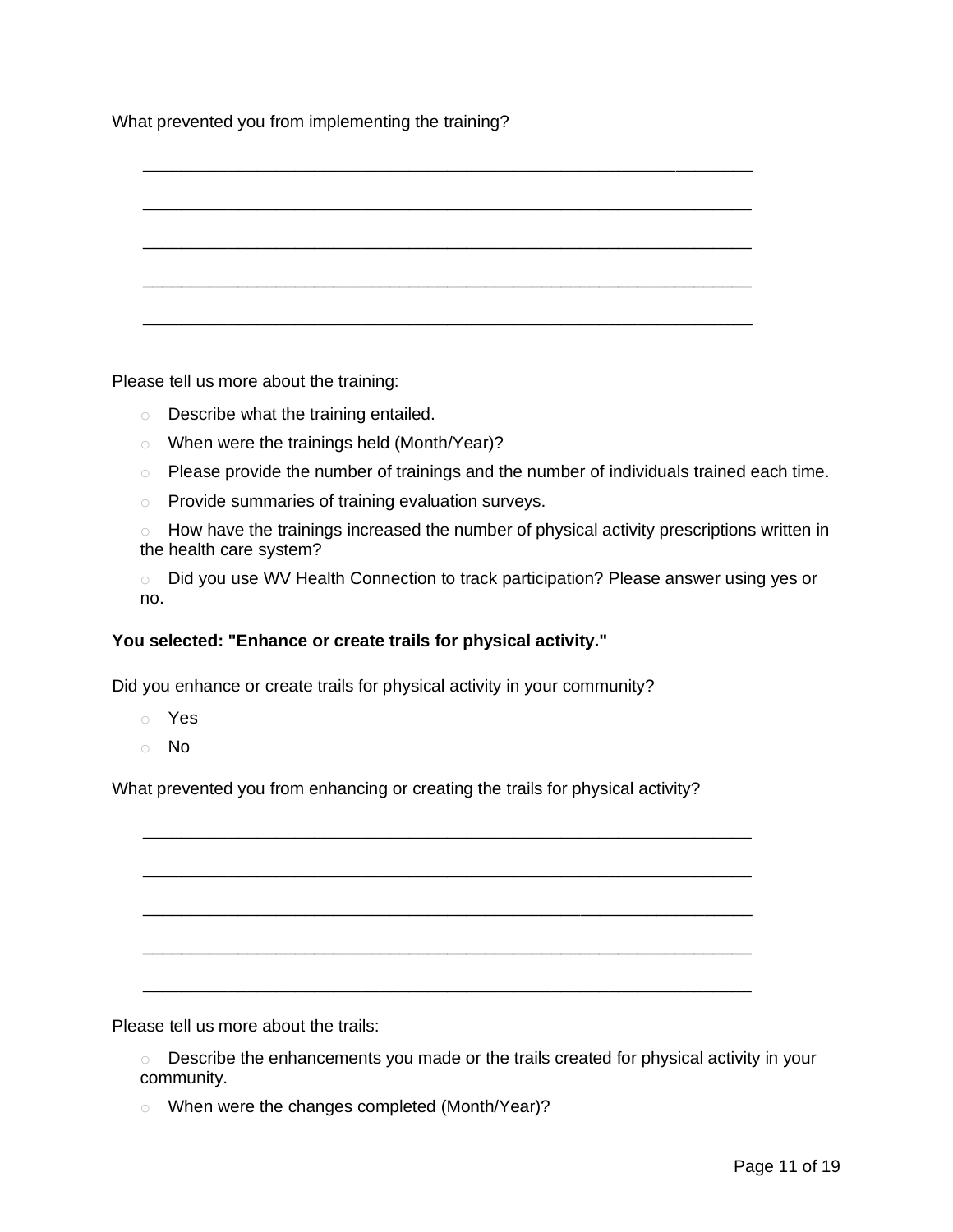- o Please describe how the changes to the trails impacted the community.
- o Provide any program data collected. Tracking #s of trail usage, list of improvements made, # of feet/yards of trails created or improved, etc.

\_\_\_\_\_\_\_\_\_\_\_\_\_\_\_\_\_\_\_\_\_\_\_\_\_\_\_\_\_\_\_\_\_\_\_\_\_\_\_\_\_\_\_\_\_\_\_\_\_\_\_\_\_\_\_\_\_\_\_\_\_\_\_\_

\_\_\_\_\_\_\_\_\_\_\_\_\_\_\_\_\_\_\_\_\_\_\_\_\_\_\_\_\_\_\_\_\_\_\_\_\_\_\_\_\_\_\_\_\_\_\_\_\_\_\_\_\_\_\_\_\_\_\_\_\_\_\_\_

\_\_\_\_\_\_\_\_\_\_\_\_\_\_\_\_\_\_\_\_\_\_\_\_\_\_\_\_\_\_\_\_\_\_\_\_\_\_\_\_\_\_\_\_\_\_\_\_\_\_\_\_\_\_\_\_\_\_\_\_\_\_\_\_

\_\_\_\_\_\_\_\_\_\_\_\_\_\_\_\_\_\_\_\_\_\_\_\_\_\_\_\_\_\_\_\_\_\_\_\_\_\_\_\_\_\_\_\_\_\_\_\_\_\_\_\_\_\_\_\_\_\_\_\_\_\_\_\_

\_\_\_\_\_\_\_\_\_\_\_\_\_\_\_\_\_\_\_\_\_\_\_\_\_\_\_\_\_\_\_\_\_\_\_\_\_\_\_\_\_\_\_\_\_\_\_\_\_\_\_\_\_\_\_\_\_\_\_\_\_\_\_\_

#### **You selected: "Other."**

Did you implement the "other" change proposed in your application?

- o Yes
- o No

What prevented you from being able to implement?

Please provide more details:

- o Describe what was implemented.
- o Did you use WV Health Connection to track participation? Please answer using yes or no.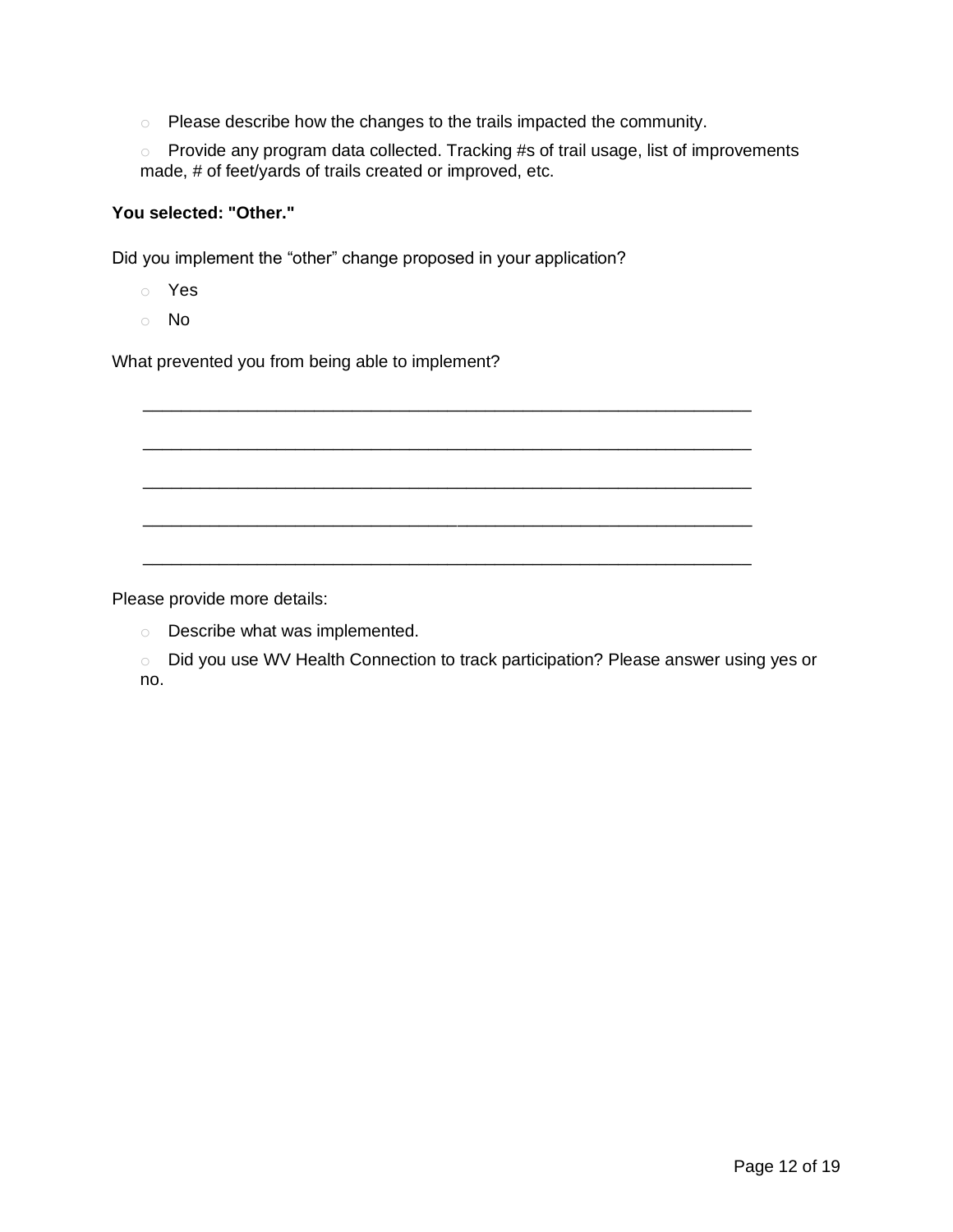# **EVALUATION**

Please describe any activities that you would like to highlight from your mini-grant project.

\_\_\_\_\_\_\_\_\_\_\_\_\_\_\_\_\_\_\_\_\_\_\_\_\_\_\_\_\_\_\_\_\_\_\_\_\_\_\_\_\_\_\_\_\_\_\_\_\_\_\_\_\_\_\_\_\_\_\_\_\_\_\_\_

\_\_\_\_\_\_\_\_\_\_\_\_\_\_\_\_\_\_\_\_\_\_\_\_\_\_\_\_\_\_\_\_\_\_\_\_\_\_\_\_\_\_\_\_\_\_\_\_\_\_\_\_\_\_\_\_\_\_\_\_\_\_\_\_

\_\_\_\_\_\_\_\_\_\_\_\_\_\_\_\_\_\_\_\_\_\_\_\_\_\_\_\_\_\_\_\_\_\_\_\_\_\_\_\_\_\_\_\_\_\_\_\_\_\_\_\_\_\_\_\_\_\_\_\_\_\_\_\_

\_\_\_\_\_\_\_\_\_\_\_\_\_\_\_\_\_\_\_\_\_\_\_\_\_\_\_\_\_\_\_\_\_\_\_\_\_\_\_\_\_\_\_\_\_\_\_\_\_\_\_\_\_\_\_\_\_\_\_\_\_\_\_\_

\_\_\_\_\_\_\_\_\_\_\_\_\_\_\_\_\_\_\_\_\_\_\_\_\_\_\_\_\_\_\_\_\_\_\_\_\_\_\_\_\_\_\_\_\_\_\_\_\_\_\_\_\_\_\_\_\_\_\_\_\_\_\_\_

Describe your communication outreach (e.g., Facebook, Twitter, etc.) efforts with your minigrant. How many people were reached through these efforts?

\_\_\_\_\_\_\_\_\_\_\_\_\_\_\_\_\_\_\_\_\_\_\_\_\_\_\_\_\_\_\_\_\_\_\_\_\_\_\_\_\_\_\_\_\_\_\_\_\_\_\_\_\_\_\_\_\_\_\_\_\_\_\_\_

\_\_\_\_\_\_\_\_\_\_\_\_\_\_\_\_\_\_\_\_\_\_\_\_\_\_\_\_\_\_\_\_\_\_\_\_\_\_\_\_\_\_\_\_\_\_\_\_\_\_\_\_\_\_\_\_\_\_\_\_\_\_\_\_

\_\_\_\_\_\_\_\_\_\_\_\_\_\_\_\_\_\_\_\_\_\_\_\_\_\_\_\_\_\_\_\_\_\_\_\_\_\_\_\_\_\_\_\_\_\_\_\_\_\_\_\_\_\_\_\_\_\_\_\_\_\_\_\_

\_\_\_\_\_\_\_\_\_\_\_\_\_\_\_\_\_\_\_\_\_\_\_\_\_\_\_\_\_\_\_\_\_\_\_\_\_\_\_\_\_\_\_\_\_\_\_\_\_\_\_\_\_\_\_\_\_\_\_\_\_\_\_\_

\_\_\_\_\_\_\_\_\_\_\_\_\_\_\_\_\_\_\_\_\_\_\_\_\_\_\_\_\_\_\_\_\_\_\_\_\_\_\_\_\_\_\_\_\_\_\_\_\_\_\_\_\_\_\_\_\_\_\_\_\_\_\_\_

\_\_\_\_\_\_\_\_\_\_\_\_\_\_\_\_\_\_\_\_\_\_\_\_\_\_\_\_\_\_\_\_\_\_\_\_\_\_\_\_\_\_\_\_\_\_\_\_\_\_\_\_\_\_\_\_\_\_\_\_\_\_\_\_

\_\_\_\_\_\_\_\_\_\_\_\_\_\_\_\_\_\_\_\_\_\_\_\_\_\_\_\_\_\_\_\_\_\_\_\_\_\_\_\_\_\_\_\_\_\_\_\_\_\_\_\_\_\_\_\_\_\_\_\_\_\_\_\_

\_\_\_\_\_\_\_\_\_\_\_\_\_\_\_\_\_\_\_\_\_\_\_\_\_\_\_\_\_\_\_\_\_\_\_\_\_\_\_\_\_\_\_\_\_\_\_\_\_\_\_\_\_\_\_\_\_\_\_\_\_\_\_\_

\_\_\_\_\_\_\_\_\_\_\_\_\_\_\_\_\_\_\_\_\_\_\_\_\_\_\_\_\_\_\_\_\_\_\_\_\_\_\_\_\_\_\_\_\_\_\_\_\_\_\_\_\_\_\_\_\_\_\_\_\_\_\_\_

\_\_\_\_\_\_\_\_\_\_\_\_\_\_\_\_\_\_\_\_\_\_\_\_\_\_\_\_\_\_\_\_\_\_\_\_\_\_\_\_\_\_\_\_\_\_\_\_\_\_\_\_\_\_\_\_\_\_\_\_\_\_\_\_

Did the COVID-19 pandemic create any disruptions in your project? If so, how was the project impacted and what adjustments were made?

Did you have any barriers or challenges not related to COVID-19 that impacted your ability to complete all proposed activities according to your project timeline? Please explain.

\_\_\_\_\_\_\_\_\_\_\_\_\_\_\_\_\_\_\_\_\_\_\_\_\_\_\_\_\_\_\_\_\_\_\_\_\_\_\_\_\_\_\_\_\_\_\_\_\_\_\_\_\_\_\_\_\_\_\_\_\_\_\_\_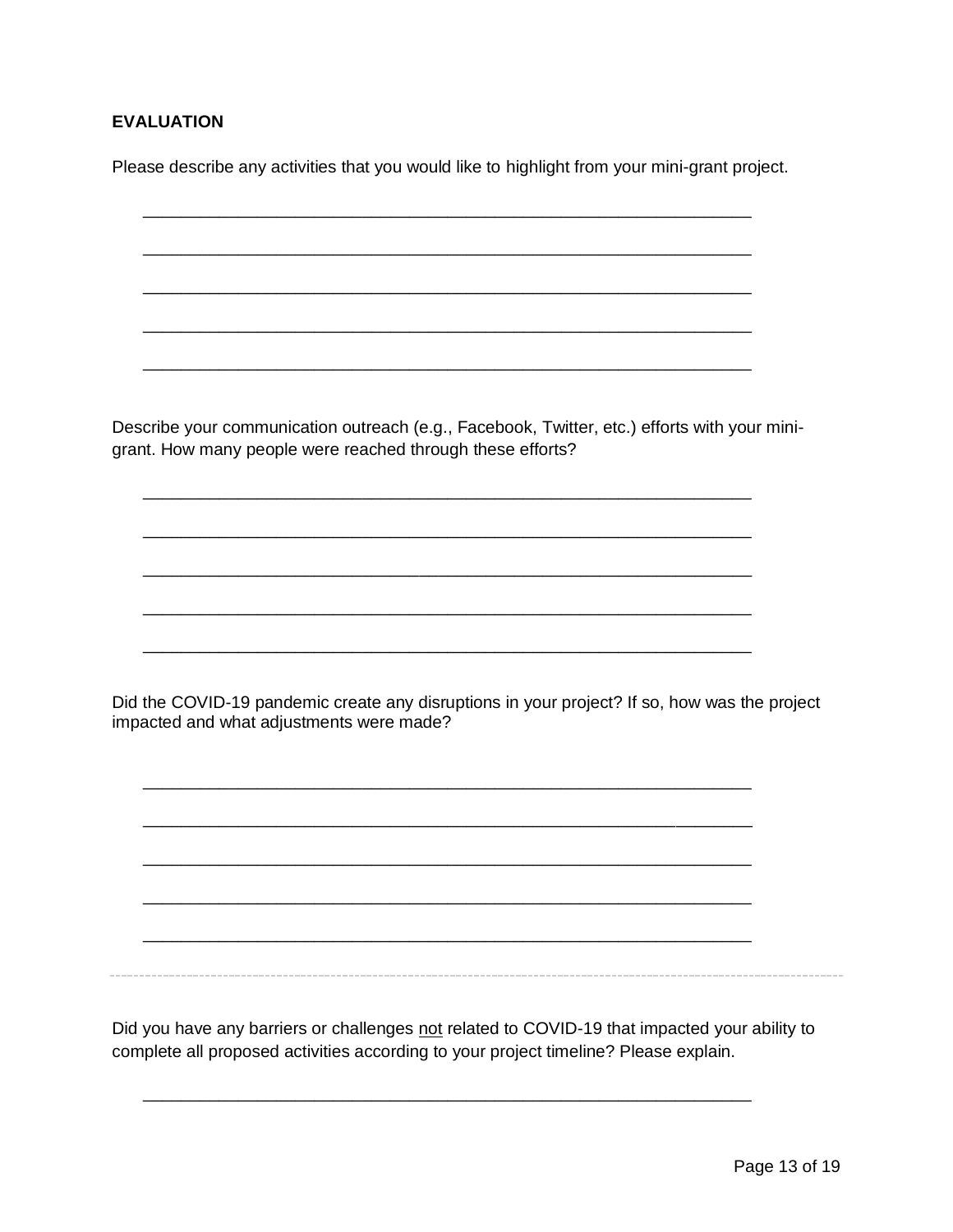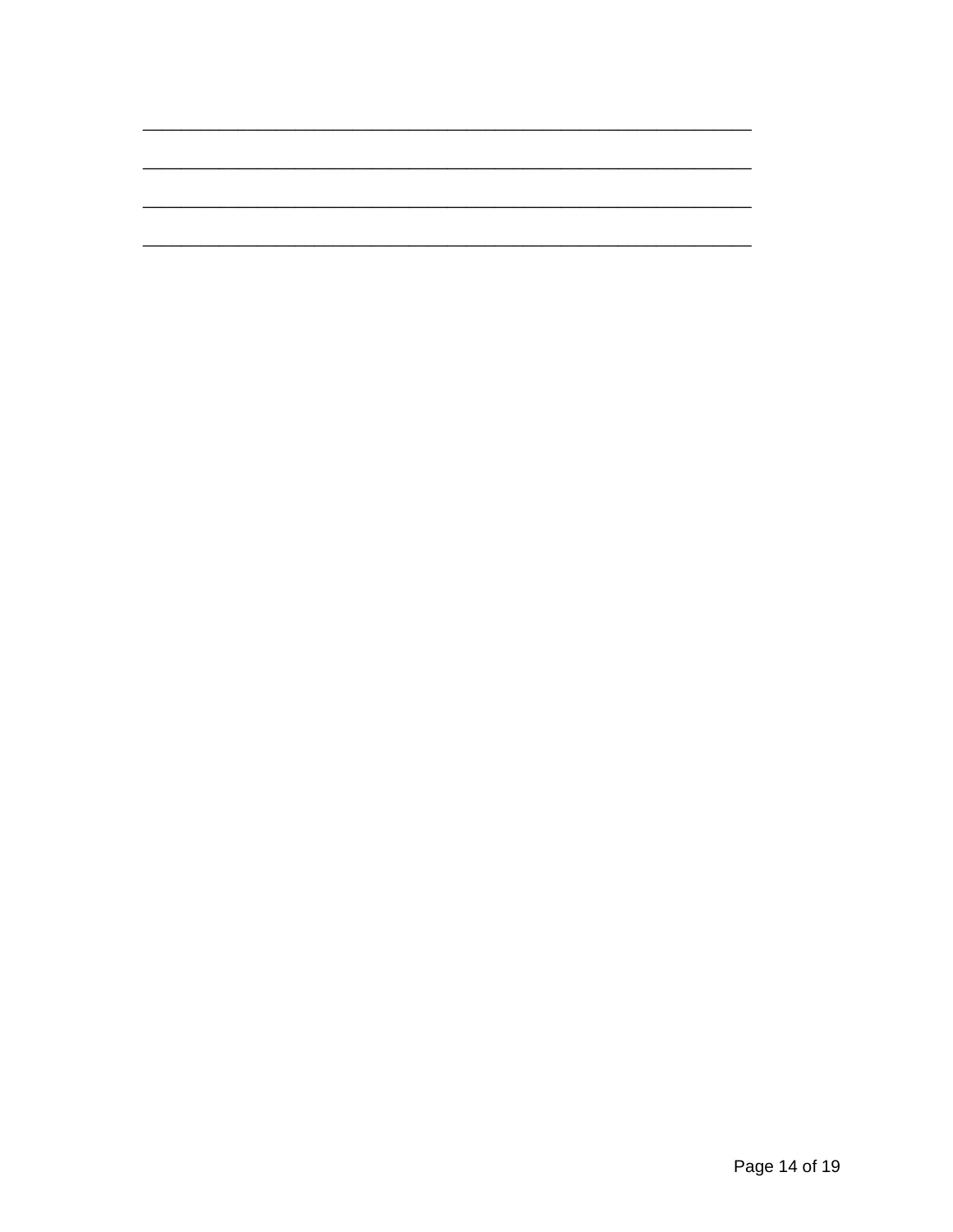# **ECONOMIC IMPACT**

How much of the mini-grant funds were used to purchase goods or services from vendors based in West Virginia? Please provide a monetary amount.

 $\circ$  \$

Please provide the name(s) of any **locally owned business(es)\*** you purchased goods or services from.

\_\_\_\_\_\_\_\_\_\_\_\_\_\_\_\_\_\_\_\_\_\_\_\_\_\_\_\_\_\_\_\_\_\_\_\_\_\_\_\_\_\_\_\_\_\_\_\_\_\_\_\_\_\_\_\_\_\_\_\_\_\_\_\_

\_\_\_\_\_\_\_\_\_\_\_\_\_\_\_\_\_\_\_\_\_\_\_\_\_\_\_\_\_\_\_\_\_\_\_\_\_\_\_\_\_\_\_\_\_\_\_\_\_\_\_\_\_\_\_\_\_\_\_\_\_\_\_\_

\_\_\_\_\_\_\_\_\_\_\_\_\_\_\_\_\_\_\_\_\_\_\_\_\_\_\_\_\_\_\_\_\_\_\_\_\_\_\_\_\_\_\_\_\_\_\_\_\_\_\_\_\_\_\_\_\_\_\_\_\_\_\_\_

\_\_\_\_\_\_\_\_\_\_\_\_\_\_\_\_\_\_\_\_\_\_\_\_\_\_\_\_\_\_\_\_\_\_\_\_\_\_\_\_\_\_\_\_\_\_\_\_\_\_\_\_\_\_\_\_\_\_\_\_\_\_\_\_

\_\_\_\_\_\_\_\_\_\_\_\_\_\_\_\_\_\_\_\_\_\_\_\_\_\_\_\_\_\_\_\_\_\_\_\_\_\_\_\_\_\_\_\_\_\_\_\_\_\_\_\_\_\_\_\_\_\_\_\_\_\_\_\_

**A locally owned business** is owned and operated by a member of your community. Supporting a local business is encouraged because it keeps money circulating within your own county, city, and neighborhood.

Page 15 of 19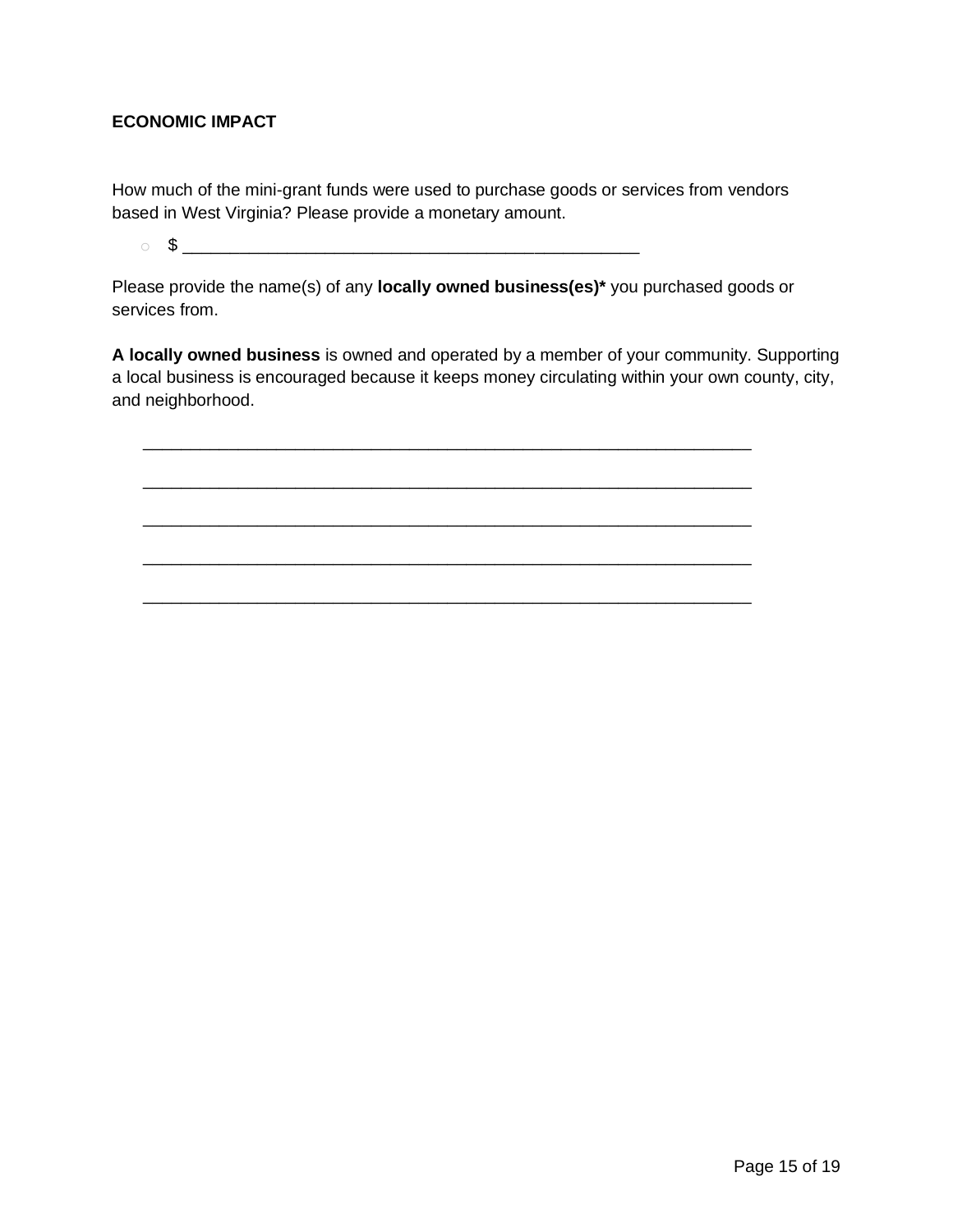## **HEALTH EQUITY**

#### *What is health equity?*

Health equity is achieved when everyone has the opportunity to live the healthiest life possible, regardless of their social position or other socially determined circumstances. In order to promote health equity, we must reduce existing health disparities by identifying and addressing specific gaps in health among historically underserved populations.

This section asks about how your project was able to reach and serve **specific populations** experiencing **health disparities** in West Virginia.

Which of the following populations did your project reach? Check all that apply.

- ▢ Low-Income
- ▢ Uninsured or Underinsured
- □ Racial or Ethnic Minorities
- ▢ Elderly
- □ People with Disabilities
- ▢ LGBTQ+
- ▢ Immigrants or Migrants
- ▢ Veterans
- ▢ People Experiencing or Recovering from Drug Addiction
- ▢ People Experiencing Homelessness
- ▢ Women
- ▢ Children
- ▢ People with Lower Levels of Education
- ▢ People who are Geographically Isolated
- □ Other (Please Specify) \_

Which of the following strategies did you use to engage the populations listed above in your project or intervention? Check all that apply.

▢ Focused recruitment of specific populations listed above (Example: Sent recruitment fliers or emails to organizations that work with underserved populations; posted fliers in diverse businesses and locations, used translated fliers or emails)

 $\Box$  Assessed the need of the populations listed above in your area (Example: Looked at previously collected data or talked to people from underserved populations about their needs)

▢ Provided financial assistance (Example: for program registration, specialized exercise equipment, appropriate clothing or shoes)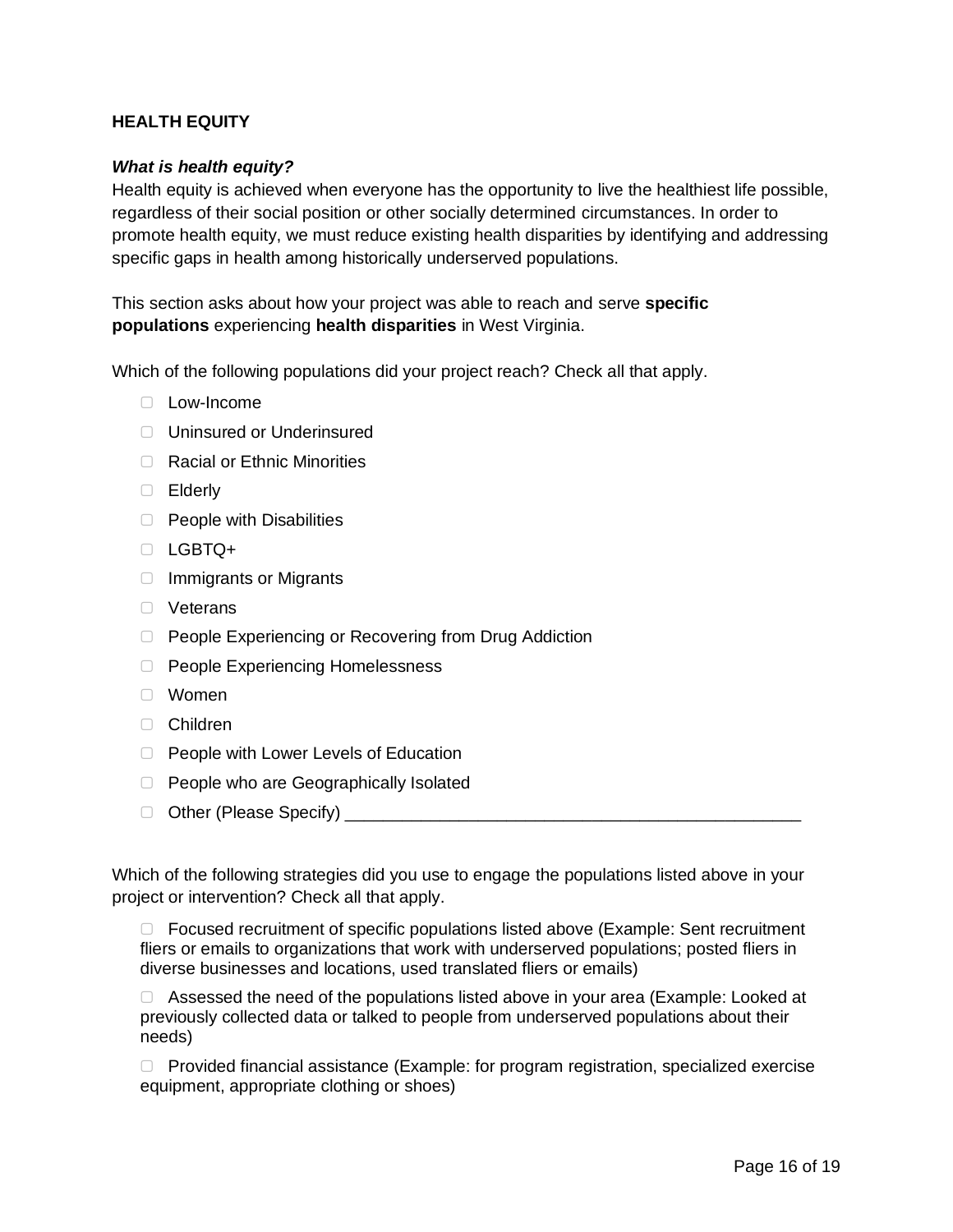$\Box$  Project location was easily accessible to one or more of the populations listed above (Examples: by foot or public transportation, program took place at a retirement home, a homeless shelter, or a recovery house, etc.)

 $\Box$  Participants were provided with transportation to participate in the program

▢ Participants who cannot participate in the program before or after work due to caregiving or other responsibilities can use flex time to participate during the workday.

▢ Project staff were trained to work with the populations listed above (Example: Cultural sensitivity training or health equity training was provided)

▢ Safety considerations for participants were taken into account (Example: well-lit spaces, well-marked paths and trails, recommending a buddy system, personal protective equipment for COVID-19)

▢ Other (Please Specify) \_\_\_\_\_\_\_\_\_\_\_\_\_\_\_\_\_\_\_\_\_\_\_\_\_\_\_\_\_\_\_\_\_\_\_\_\_\_\_\_\_\_\_\_\_\_\_\_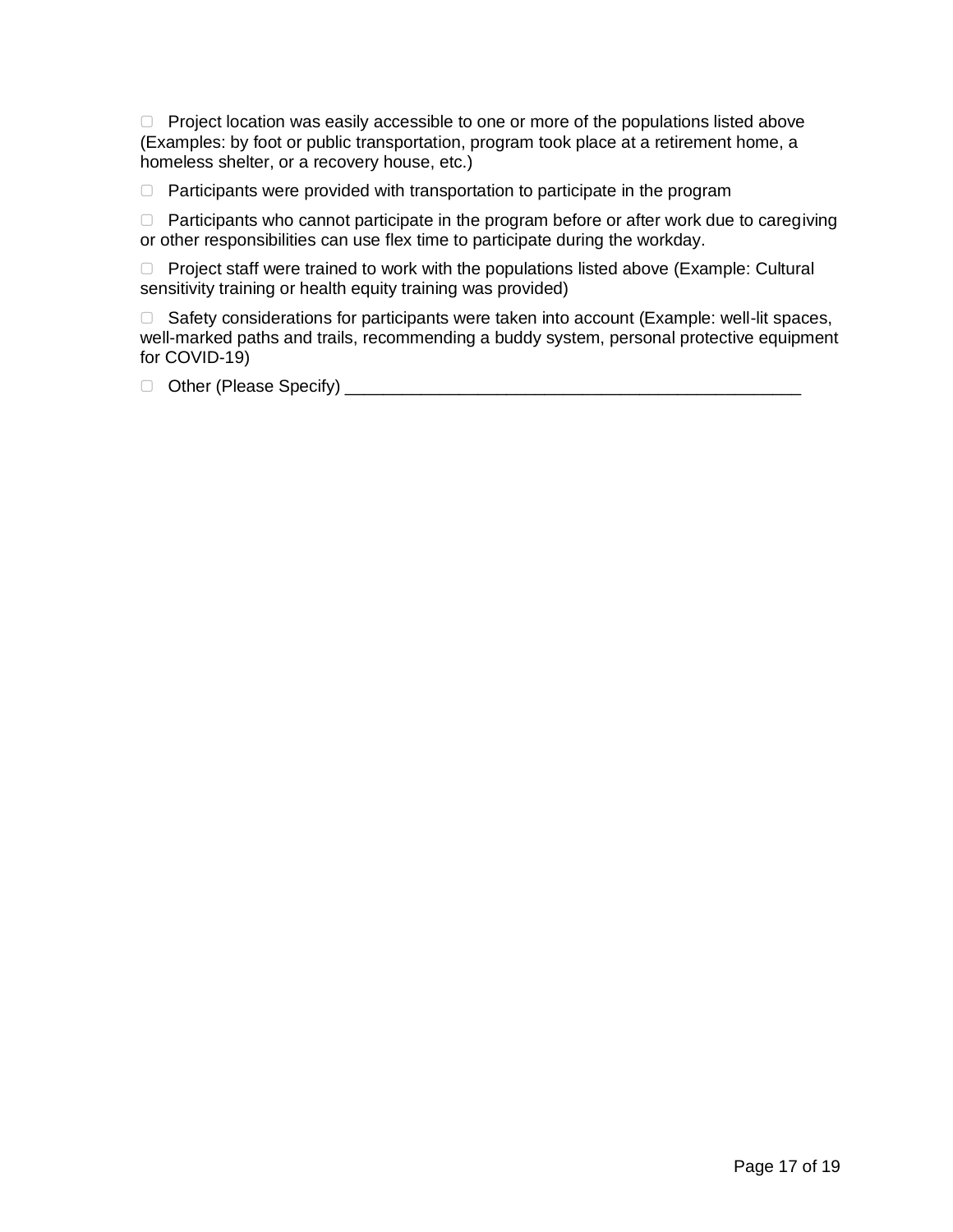### **SUSTAINABILITY**

This section asks about the **sustainability** of your project.

#### *What is sustainability?*

Sustainability is achieved when a program is able to continue after the initial grant has ended. This includes having the human, informational, technical, organizational, or financial resources available to continue the intervention or program.

Which of the following strategies have you used to ensure the sustainability of your project? Check all that apply.

▢ Created long-term policy change(s) (example: creating a policy that states that food served to participants is healthy, creating a tobacco policy in a workplace, adapted already existing policies to reflect current needs)

▢ Implemented long-term environmental change(s) (example: a workout area was provided to employees, an enhancement to a trail was made, a playground was installed)

- ▢ Existing staff or group(s) will continue activities
- $\Box$  Created new staff position(s) or group(s) to continue activities
- ▢ Integrated changes into organizational practices or strategic plan
- ▢ Secured additional funding to continue activities after the grant cycle

▢ Created reusable educational materials (examples: training videos, recordings of classes, toolkits, etc.)

 $\Box$  Fundraising (example: participants pay a fee to participate, holding fundraisers)

 $\Box$  Identified partners or collaborators to complete certain aspects of project (example: identified partner organization to help maintain trails and signage in the future)

- ▢ Created tools to monitor and track project progress (evaluation)
- ▢ Increased or sustained buy-in from workplace leadership
- ▢ Other (Please Specify) \_\_\_\_\_\_\_\_\_\_\_\_\_\_\_\_\_\_\_\_\_\_\_\_\_\_\_\_\_\_\_\_\_\_\_\_\_\_\_\_\_\_\_\_\_\_\_\_